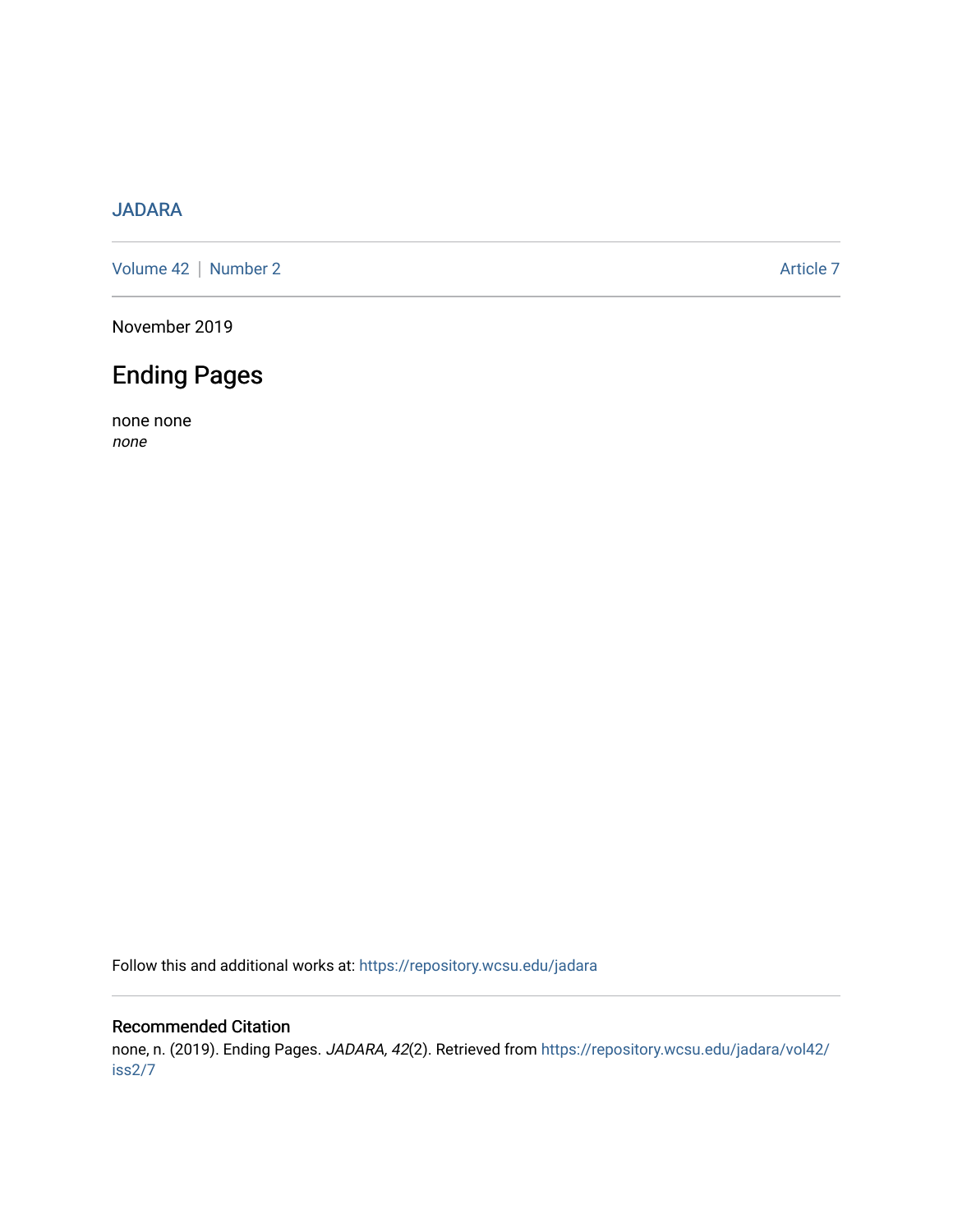#### none: Ending Pages



ADARA Professionals Networking for Excellence in Service Delivery with Individuals who are Deaf or Hard of Hearing P.O. Box 480 • Myersville, MD 21773 301-293-8969 (V/TTY) • 301-293-9698 (Fax) www.adara.org

| Name:                                                                                                                                                                                                                                         |                                     | Degree/Title:                                                                                                                                                                                                                  |         |
|-----------------------------------------------------------------------------------------------------------------------------------------------------------------------------------------------------------------------------------------------|-------------------------------------|--------------------------------------------------------------------------------------------------------------------------------------------------------------------------------------------------------------------------------|---------|
| Street Address:                                                                                                                                                                                                                               |                                     |                                                                                                                                                                                                                                |         |
| City: City: City: City: City: City: City: City: City: City: City: City: City: City: City: City: City: City: City: City: City: City: City: City: City: City: City: City: City: City: City: City: City: City: City: City: City:                 |                                     |                                                                                                                                                                                                                                |         |
| TTY:                                                                                                                                                                                                                                          | Fax:__________________              | E-mail: E-mail: E-mail: E-mail: E-mail: E-mail: E-mail: E-mail: E-mail: E-mail: E-mail: E-mail: E-mail: E-mail: E-mail: E-mail: E-mail: E-mail: E-mail: E-mail: E-mail: E-mail: E-mail: E-mail: E-mail: E-mail: E-mail: E-mail |         |
| Employer:                                                                                                                                                                                                                                     |                                     | Department:                                                                                                                                                                                                                    |         |
| Job Title:                                                                                                                                                                                                                                    | Description of Job:                 |                                                                                                                                                                                                                                |         |
| <b>Highest Degree Earned:</b>                                                                                                                                                                                                                 | <b>Ethnicity:</b>                   | Are you:                                                                                                                                                                                                                       | Gender: |
| _High School Diploma                                                                                                                                                                                                                          | $\_$ Black                          | $\sqrt{ }$ Deaf                                                                                                                                                                                                                | Male    |
| $\_$ A.A.                                                                                                                                                                                                                                     | $\_$ White                          | $\_$ H.H.                                                                                                                                                                                                                      | Female  |
| B.A./B.S.                                                                                                                                                                                                                                     | Asian                               | $\_$ Hearing                                                                                                                                                                                                                   |         |
| M.A./M.S.                                                                                                                                                                                                                                     | Hispanic                            | <b>Late Deafened</b>                                                                                                                                                                                                           |         |
| Ph.D./Ed.D.                                                                                                                                                                                                                                   | $\_$ Other                          | DeafBlind                                                                                                                                                                                                                      |         |
| What are your areas of interest? (Rank your top three choices by numbering 1-3)                                                                                                                                                               |                                     |                                                                                                                                                                                                                                |         |
| _ Communication Specialist _________ Public Policy _ Independent Living _ Social Work                                                                                                                                                         |                                     |                                                                                                                                                                                                                                |         |
| Elementary/Secondary Ed                                                                                                                                                                                                                       |                                     | _ Employment _ Interpreting _______ _ Advocacy                                                                                                                                                                                 |         |
| _In-Service Training                                                                                                                                                                                                                          |                                     | Administration _ Vocational Counseling                                                                                                                                                                                         |         |
| <b>Pre-Service Training</b>                                                                                                                                                                                                                   | _ Rehabilitation                    | Other                                                                                                                                                                                                                          |         |
|                                                                                                                                                                                                                                               |                                     |                                                                                                                                                                                                                                |         |
| _ Mental Health _ Chemical Dependency _ Deaf and Hard of Hearing Professionals<br>Have you been a member of ADARA in the past? If so, what year did you join?<br>If you are a member of a local chapter, please indicate which chapter: _____ |                                     |                                                                                                                                                                                                                                |         |
| Membership:                                                                                                                                                                                                                                   | _ Family - 1st \$55/yr, each addt'l | _ Regular Two-Year \$105 _ Organizational \$150/yr                                                                                                                                                                             |         |
| _ Regular \$55/yr  _ Retired \$30/yr      _ Foreign \$70/yr  _\$20/yr_                                                                                                                                                                        |                                     |                                                                                                                                                                                                                                |         |
| _Student \$30/yr. * students must submit a signed letter from their University or provide a copy of                                                                                                                                           |                                     |                                                                                                                                                                                                                                |         |
| course program indicating full-time status.                                                                                                                                                                                                   |                                     |                                                                                                                                                                                                                                |         |
| Please list any certifications (e.g., CRCC) or special training:<br>Subscription: (addtl JADARA Journals ONLY) _ USA/Domestic \$60/yr _ Foreign \$70/yr                                                                                       |                                     |                                                                                                                                                                                                                                |         |
| Method of payment: _Check __Money Order _Visa __MasterCard                                                                                                                                                                                    |                                     |                                                                                                                                                                                                                                |         |
|                                                                                                                                                                                                                                               |                                     | Exp. Date                                                                                                                                                                                                                      |         |
| Signature_                                                                                                                                                                                                                                    |                                     |                                                                                                                                                                                                                                |         |
| Date                                                                                                                                                                                                                                          |                                     |                                                                                                                                                                                                                                |         |
|                                                                                                                                                                                                                                               |                                     |                                                                                                                                                                                                                                |         |

Published by WestCollections: digitalcommons@wcsu, 2009

Į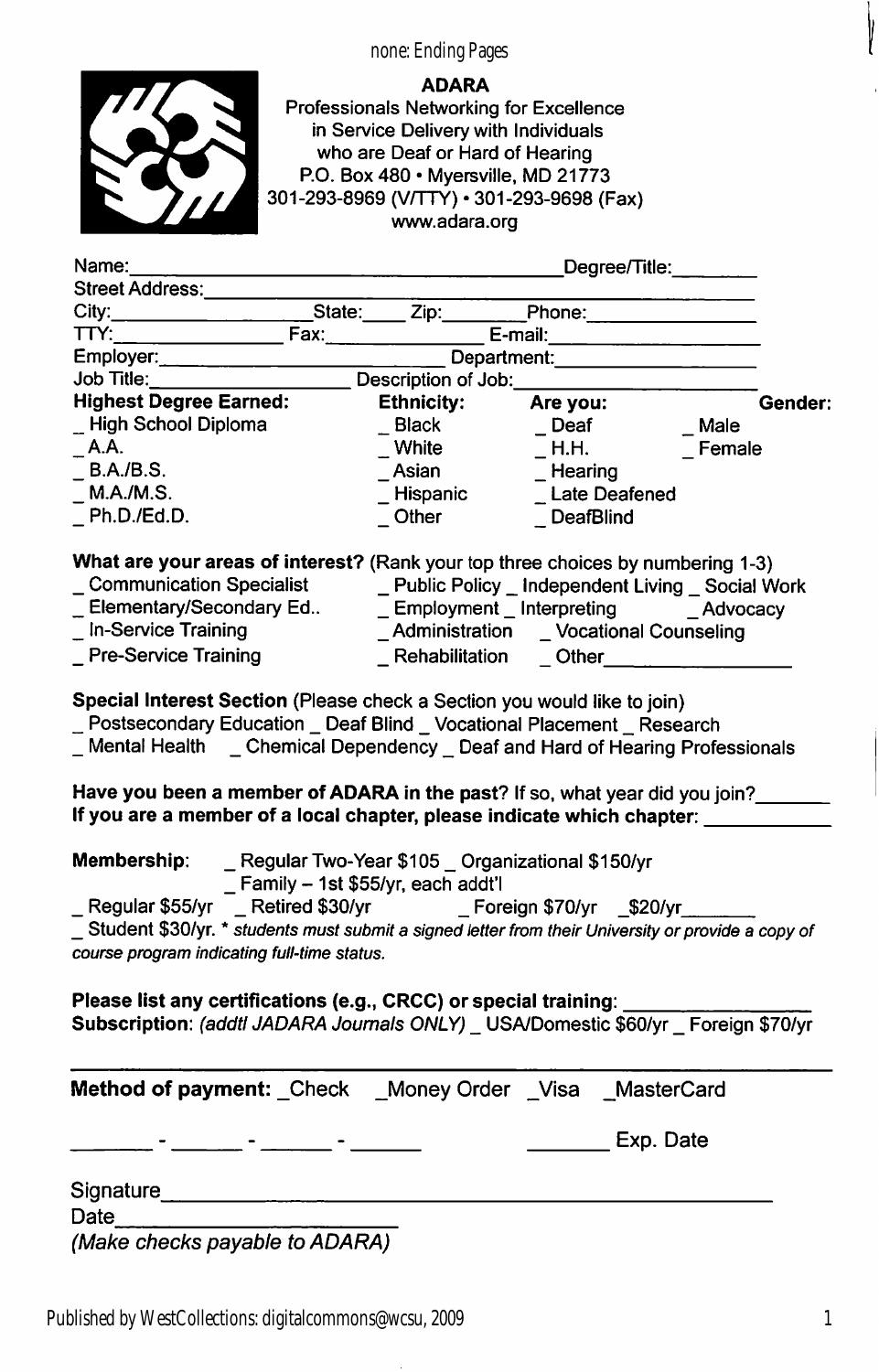# JADARA, Vol. 42, No. 2 [2009], Art. 7<br>- NOTES -

 $\sqrt{2}$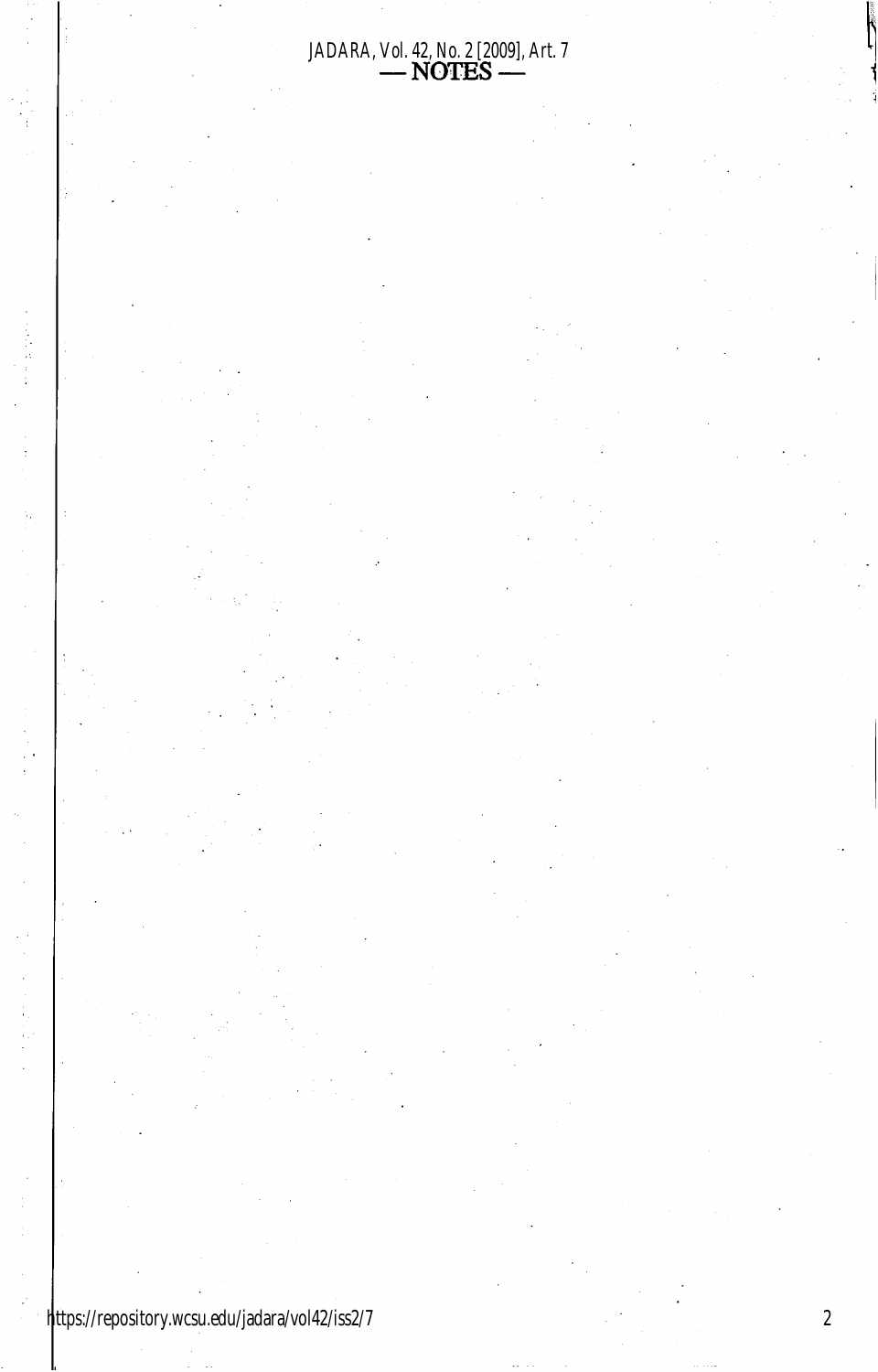# WESTERN OREGON UNIVERSITY

## REGIONAL RESOURCE CENTER ON DEAFNESS

### PROFESSIONAL PREPARATION PROGRAMS

## American Sign Language/English Interpreting

Bachelor of Science • Bachelor of Arts

American Sign Language Studies Bachelor of Science

### Rehabilitation Counselor Education

Master of Science • Deaf and General Options

Teacher Preparation: Deaf Education Master of Science

### In-Service Training

Western Region Interpreter Education Center Rehabilitation Counseling with Deaf and Hard of Hearing Adults PEPNet-West at WOU

Deaf and hard-of-hearing people and other members of traditionally underrepresented groups are strongly encouraged to apply Contingent upon continued federal funding, tuition waivers and/or stipends are available.

345 North Monmouth Avenue • Monmouth, Oregon 97361 503-838-8444 (V/TTY) • e-mail: RRCD@wou.edu See www.wou.edu/rrcd for application deadlines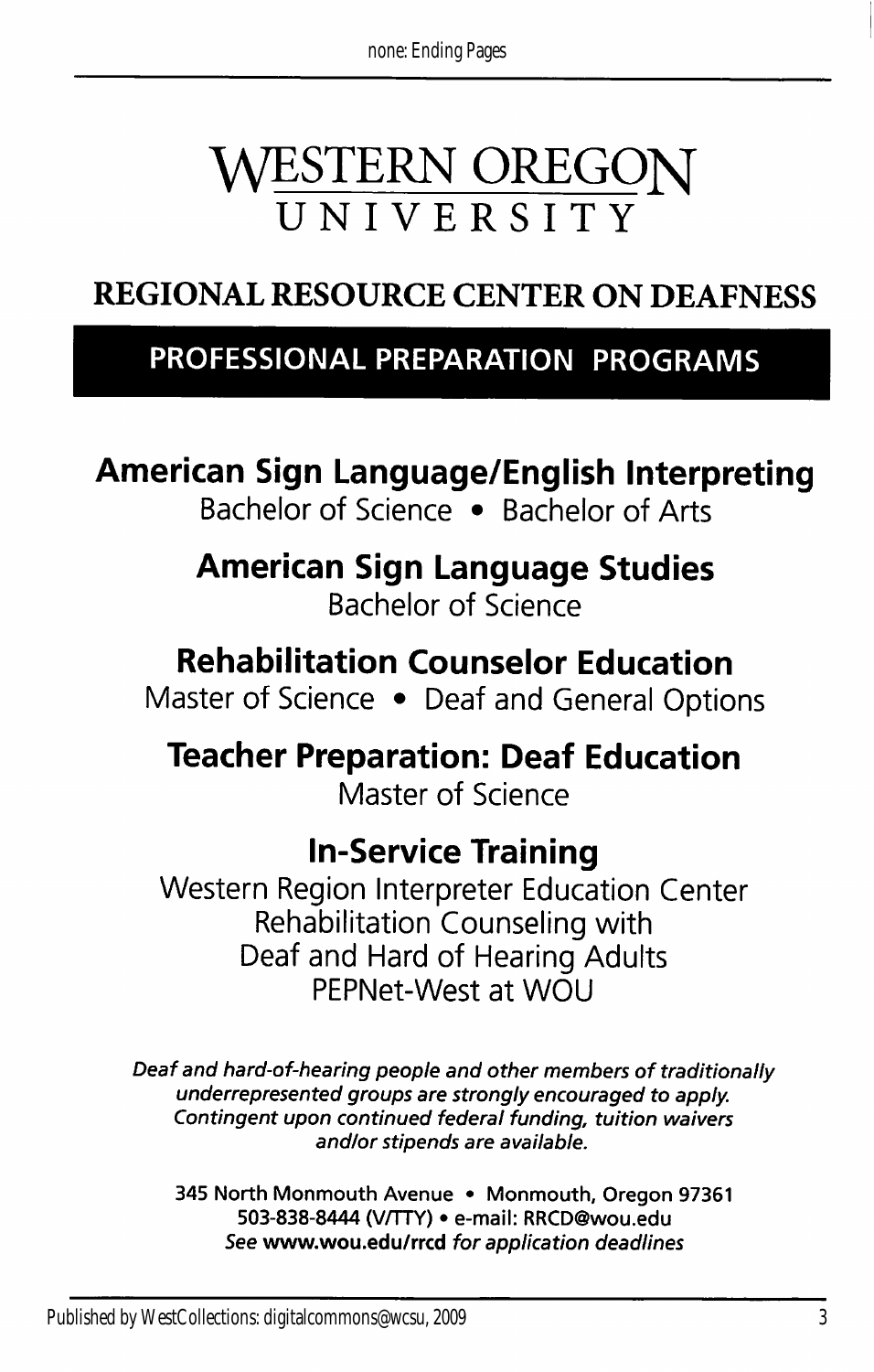